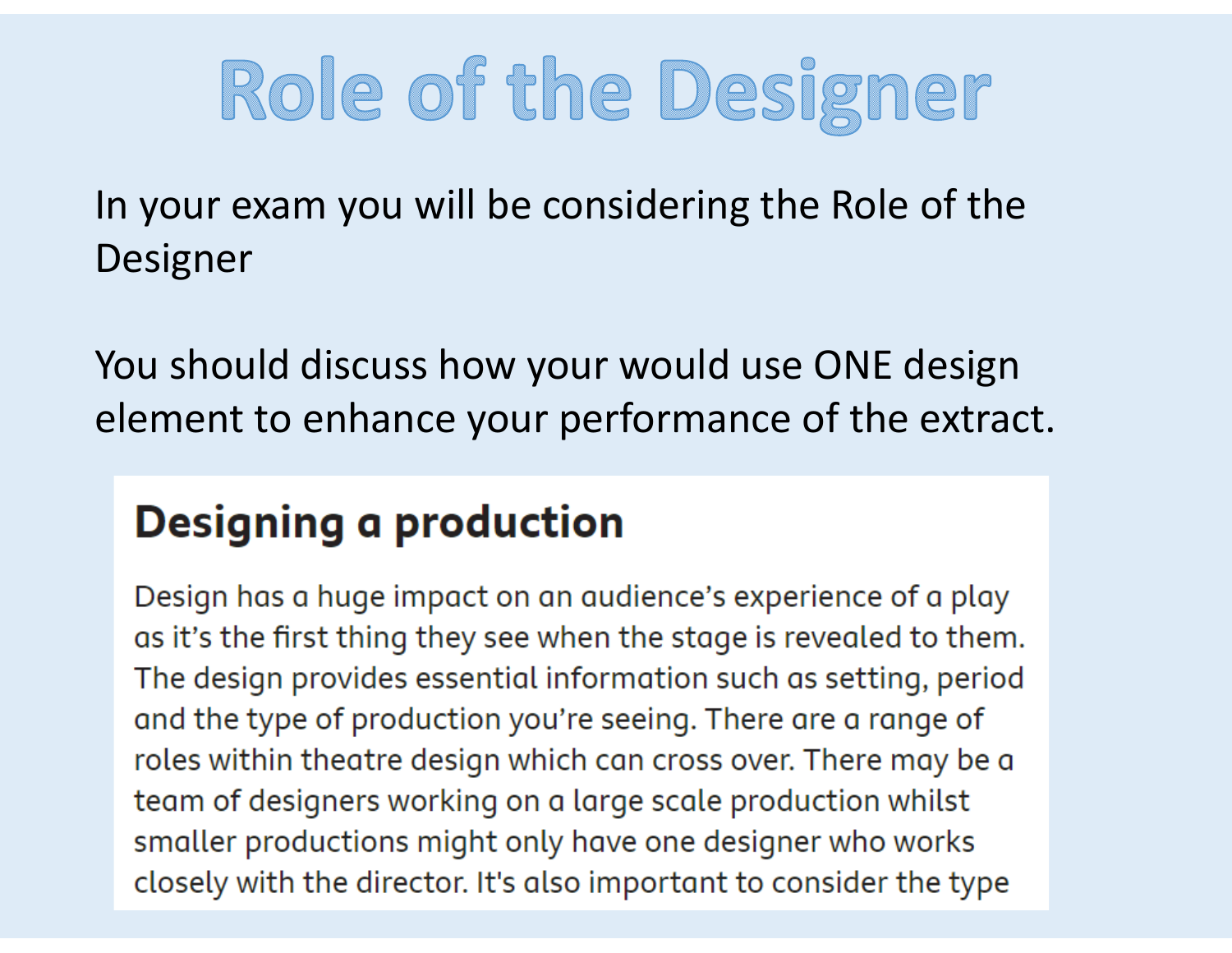# PRODUCTION ELEMENTS

| Costume                             | to indicate time period and / or status. Symbolic / Representational costume,<br>e.g. costumes for the Birlings to represent wealthy middle-class background.<br>These may be period or contemporary costume.                   |
|-------------------------------------|---------------------------------------------------------------------------------------------------------------------------------------------------------------------------------------------------------------------------------|
| Sound                               | Live or recorded sound to create mood, atmosphere or highlight action on<br>stage e.g. clock ticking. Music could be playing in the background. The crackle<br>of a fire.                                                       |
| Props/<br><b>Stage</b><br>Furniture | Props in the space or personal props that show the time period/ location or<br>have a symbolic meaning. E.g. Inspector's notebook or the photograph of Eva<br>Smith                                                             |
| <b>Staging</b>                      | <b>Really hard element to discuss</b> entrances and exits, awareness of audience<br>and creating an appropriate space for performers and audience, e.g. sight<br>lines, cross-section of house, complete living room.           |
| Lighting                            | Colours in lights that show location/ mood / atmosphere. Discussion of<br>naturalistic light e.g. light from the fire, chandelier or table lamps                                                                                |
| Set                                 | To indicate time period/ location or have symbolic meaning e.g., naturalistic<br>elements of the set so the audience has clear indications about the Birling<br>family status, room should demonstrate status and relationships |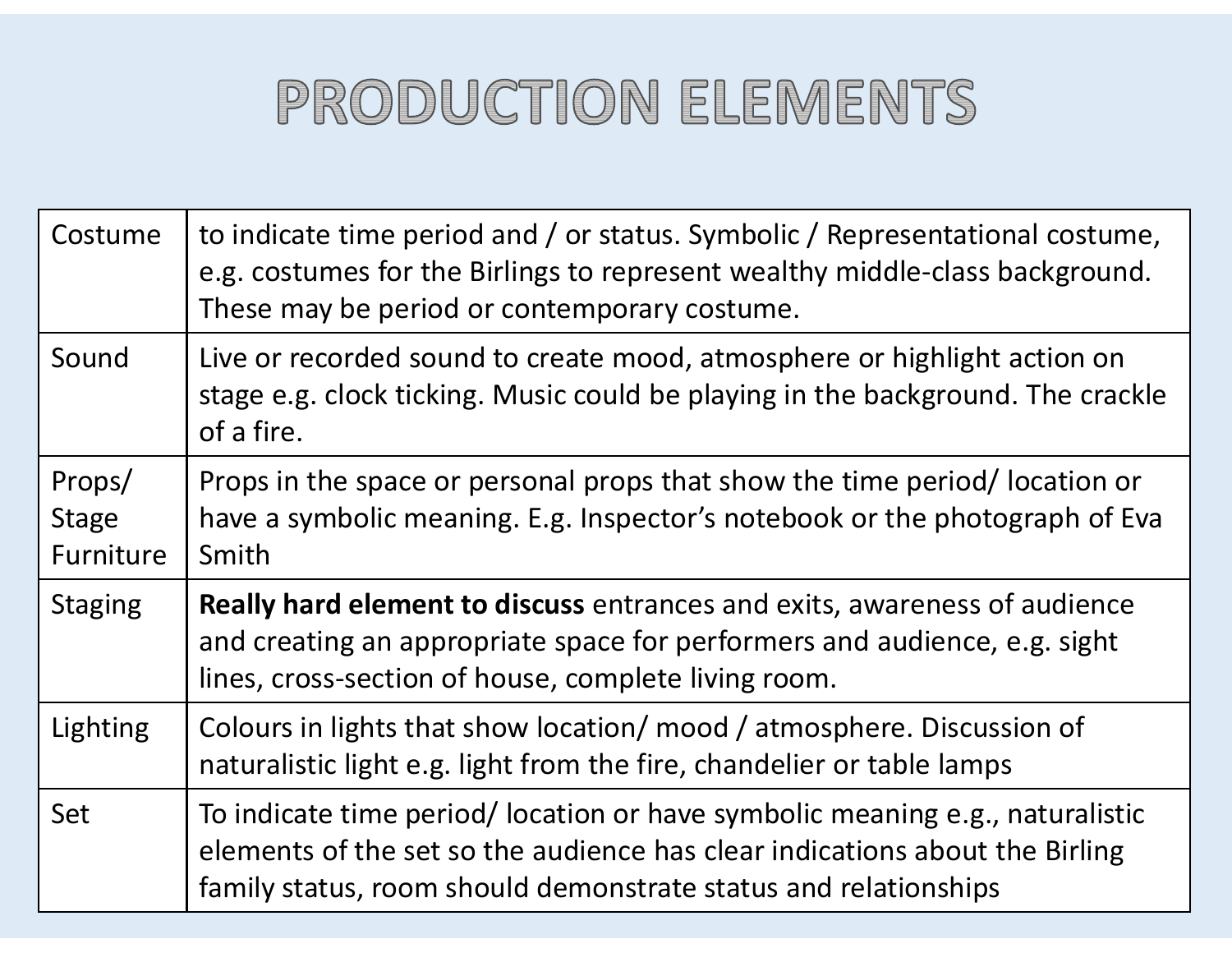#### **Costume Design**

- • **Style** – concept of the whole play and overall appearance
- • **Period** – the time period/era the play is set in
- •**Naturalistic** – accurate to the time period
- • **Representational** – a single item that indicates a new character
- • **Symbolic** – item or colour signals to the audience eg white for innocence
- • **Character** – personality, status, wealth and confidence
- •**Texture** – the feel of the fabric
- • **Fabric** – silk, denim, fur, cotton, leather, voile etc
- • **Break down** – make a costume appear shabby or dirty eg after a battle or a fight or a walk in the rain
- • **Costume props** – Hat, shawl, umbrella, cane etc



REVISE

silhouette context The factors surrounding a text that help us to understand it; the background events that help to explain something. symbolic What a performer wears on stage. costume naturalistic A form of theatre designed to create the illusion of reality for an audience. Originated in the late 19th century.

The outline shape of a costume on a performer.

A symbol can represent an abstract idea, eq the colour red representing romance or a dove representing peace.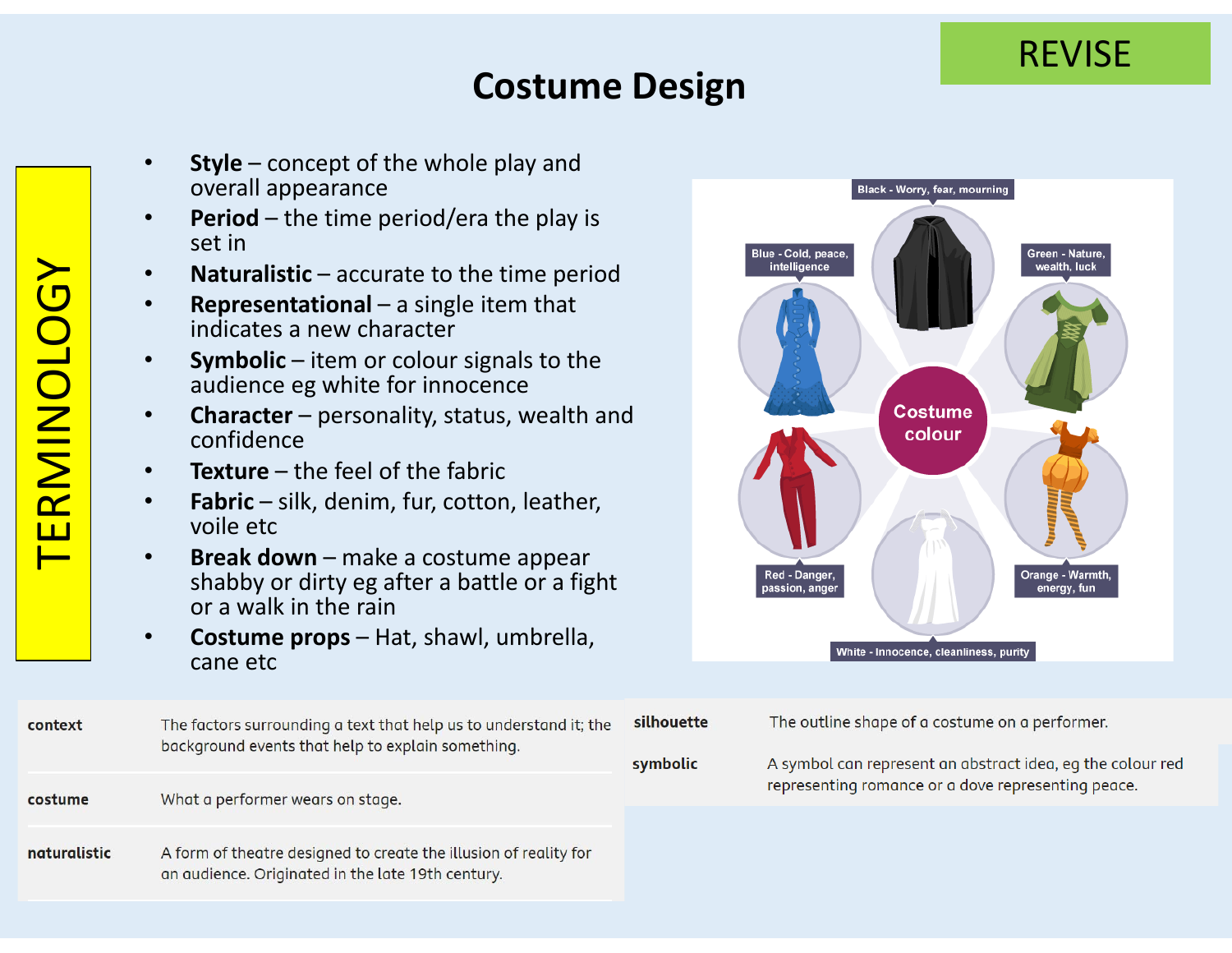## **Set Design**

#### REVISE

| backdrop     | A section at the back of the stage that can be painted or<br>projected onto.                                          |
|--------------|-----------------------------------------------------------------------------------------------------------------------|
| flat         | Wood or framed canvas used to create a background for a<br>performance.                                               |
| naturalistic | A form of theatre designed to create the illusion of reality for<br>an audience. Originated in the late 19th century. |
| period       | A specific time in history.                                                                                           |
| rostra       | A stationary platform for performers to stand on.                                                                     |
| set dressing | Smaller items added to basic scenery to make it more detailed.                                                        |
| wings        | The side areas that lead off the stage.                                                                               |
| minimalistic | To minimise the use of set, props, costume etc in a production.                                                       |
| symbol       | A person, object or idea that represents something else.                                                              |
| trap door    | A removable panel within the stage floor.                                                                             |
| truck        | A moving stage platform.                                                                                              |



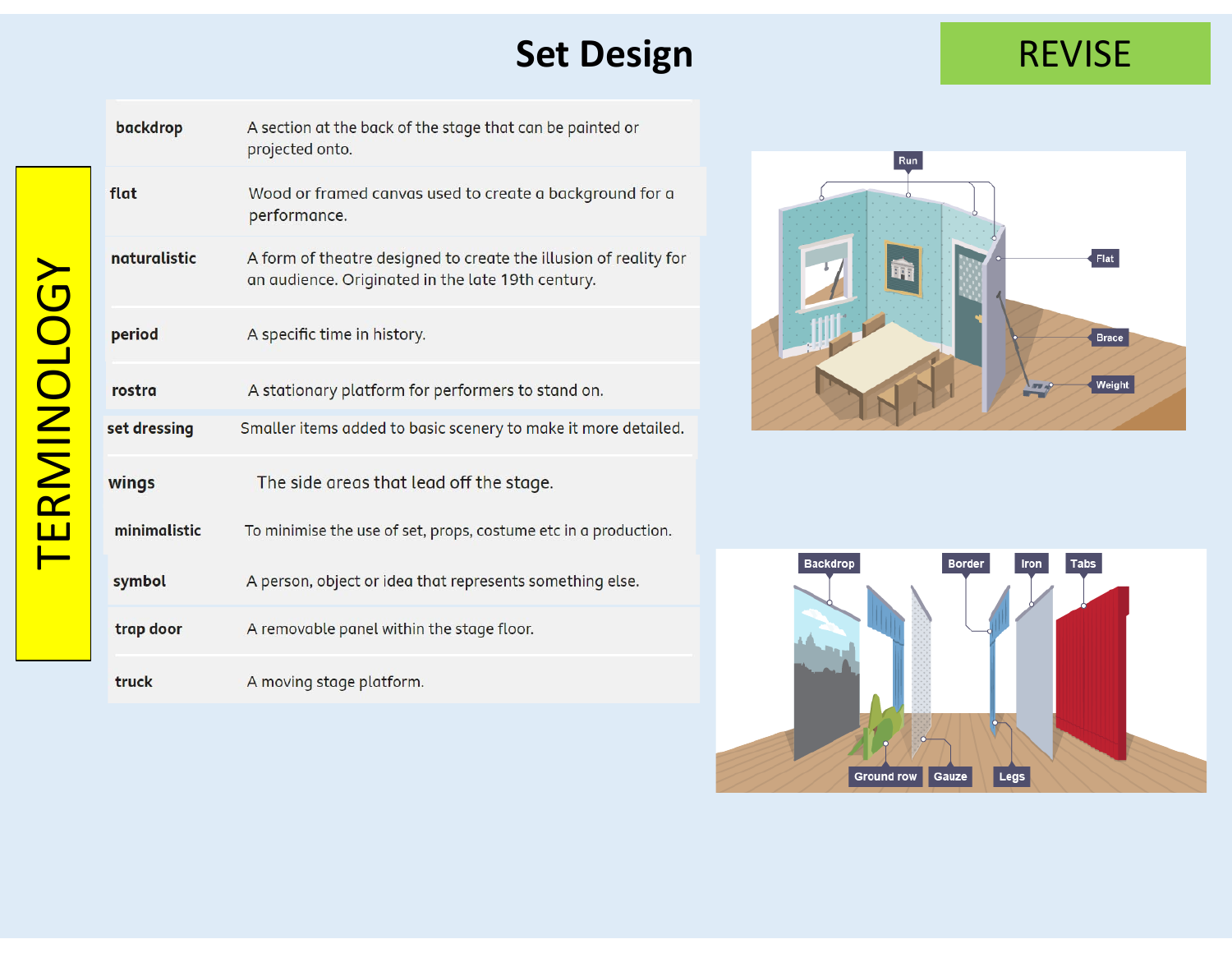# **Sound Design**

# REVISE

| naturalistic   | A form of theatre designed to create the illusion of reality for<br>an audience. Originated in the late 19th century.                            |
|----------------|--------------------------------------------------------------------------------------------------------------------------------------------------|
| non-diegetic   | Sound that exists outside of the world of a play, eg narration.                                                                                  |
| diegetic       | Sound the characters can hear within the world of a play, eg the<br>radio.                                                                       |
| symbolic       | A symbol can represent an abstract idea, eg the colour red<br>representing romance or a dove representing peace.                                 |
| pre-set        | Sound or music played prior to a performance.                                                                                                    |
| sound effect   | The artificial reproduction of sound.                                                                                                            |
| soundscape     | Place, time, mood and atmosphere can be created with<br>recorded or live sound using instruments and/or the voices of<br>the performers onstage. |
| underscore     | The use of music under dialogue to help create an atmosphere<br>or to convey a theme.                                                            |
| amplification  | The process of increasing the reach of sound.                                                                                                    |
| amplifier      | A device that increases the volume of a sound.                                                                                                   |
| mix            | Layering of one or more sounds to make a soundscape.                                                                                             |
| sourcing       | The locating of sound effects and music.                                                                                                         |
| surround sound | A sound effect where the sound appears to surround the<br>listener.                                                                              |

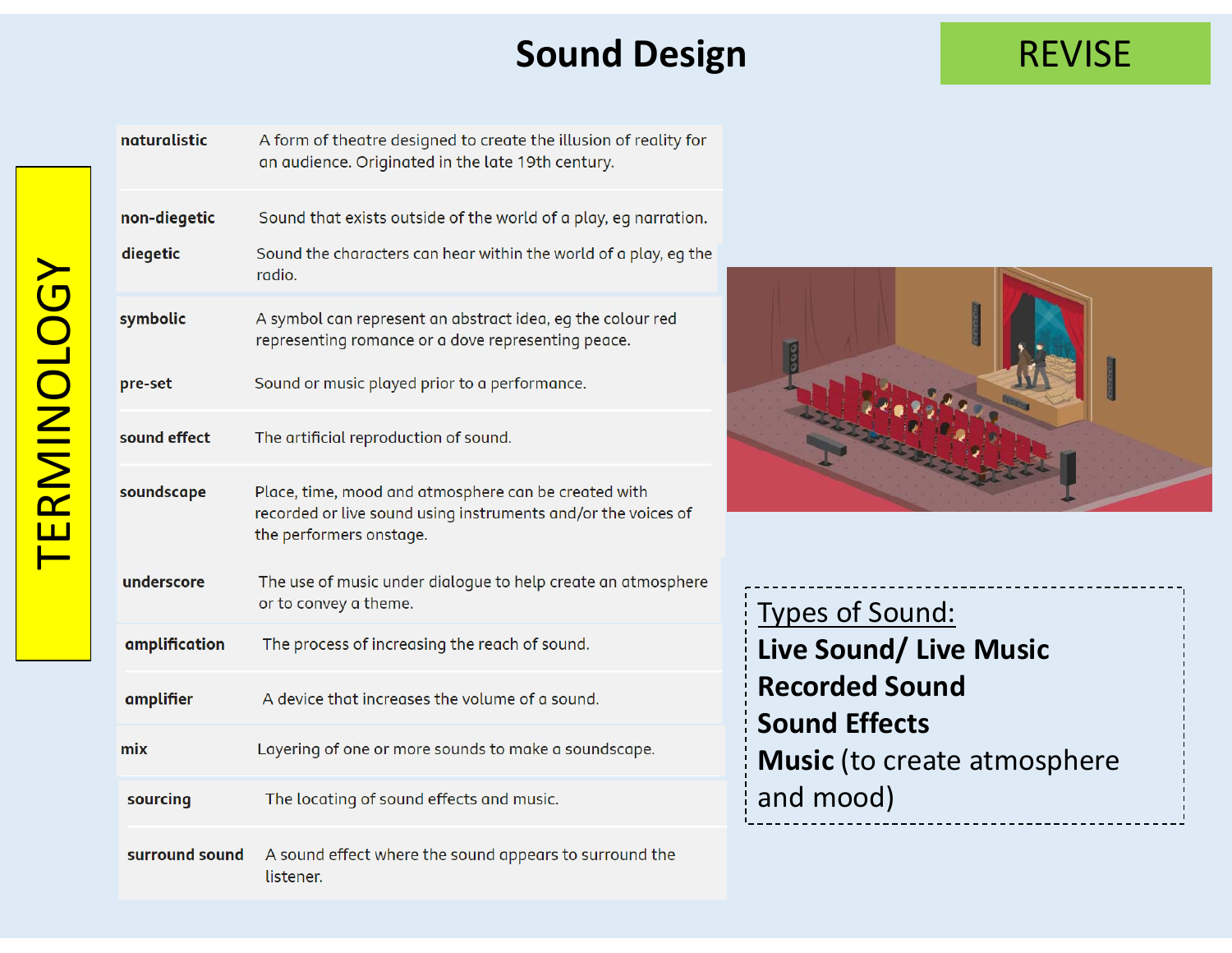## REVISE

# **Lighting Design**

|                                                            | crossfade      | Where one lighting state is gradually altered to another.                                |          |                                                                |
|------------------------------------------------------------|----------------|------------------------------------------------------------------------------------------|----------|----------------------------------------------------------------|
|                                                            | footlight      | A light at the front of the stage, almost on a level with the feet<br>of the performers. |          |                                                                |
|                                                            |                |                                                                                          |          |                                                                |
|                                                            | qobo           | A stencil placed in a lantern to control the shape of the light.                         | symbolic | A symbol can represent an abstract idea, eg the colour red     |
| $\sqrt{\phantom{a}}$                                       | lantern        | The technical term for a stage light.                                                    |          | representing romance or a dove representing peace.             |
|                                                            |                |                                                                                          | theme    | Central, unifying idea(s) that run through a text.             |
|                                                            | lighting bar   | Metal tube that carries cables and supports the weight of the<br>lights.                 |          |                                                                |
|                                                            |                |                                                                                          | wash     | In lighting design, an even fill of light that illuminates the |
|                                                            | naturalistic   | A form of theatre designed to create the illusion of reality for                         |          | stage space.                                                   |
| RMINOLO                                                    |                | an audience. Originated in the late 19th century.                                        |          |                                                                |
|                                                            |                |                                                                                          |          | <b>Types of Lights</b>                                         |
| $\begin{array}{c} \blacksquare \ \blacksquare \end{array}$ | snap           | Where one lighting state fully and quickly replaces the state<br>before.                 |          | Spotlight- small area lit                                      |
|                                                            |                |                                                                                          |          | Floodlight - large general area lit                            |
|                                                            | special effect | An illusion or visual trick.                                                             |          | <b>Parcans</b> - narrower focus than                           |
|                                                            |                |                                                                                          |          |                                                                |
|                                                            | style          | How theatrical ideas are presented on stage.                                             |          | Floodlight but larger than                                     |
|                                                            |                |                                                                                          |          |                                                                |

| Direction of<br>light | <b>Effect on stage</b>                                                                                            |
|-----------------------|-------------------------------------------------------------------------------------------------------------------|
| Above                 | A beam of light shining down directly onto an actor will cast dramatic shadows.                                   |
| Front                 | A beam of light in front of an actor will light them clearly - however, it may wash<br>out their facial features. |
| <b>Behind</b>         | A beam of light behind the actor will place them in silhouette so the audience will<br>only see their outline.    |
| Side                  | A lantern positioned in the wings will light the performers on stage without<br>lighting anything else.           |



| olic | A symbol can represent an abstract idea, eg the colour red<br>representing romance or a dove representing peace.                                                                    |  |
|------|-------------------------------------------------------------------------------------------------------------------------------------------------------------------------------------|--|
|      | Central, unifying idea(s) that run through a text.                                                                                                                                  |  |
|      | In lighting design, an even fill of light that illuminates the entire<br>stage space.                                                                                               |  |
|      | <b>Types of Lights</b><br>Spotlight- small area lit<br><b>Floodlight</b> -large general area lit<br><b>Parcans</b> – narrower focus than<br>Floodlight but larger than<br>Spotlight |  |